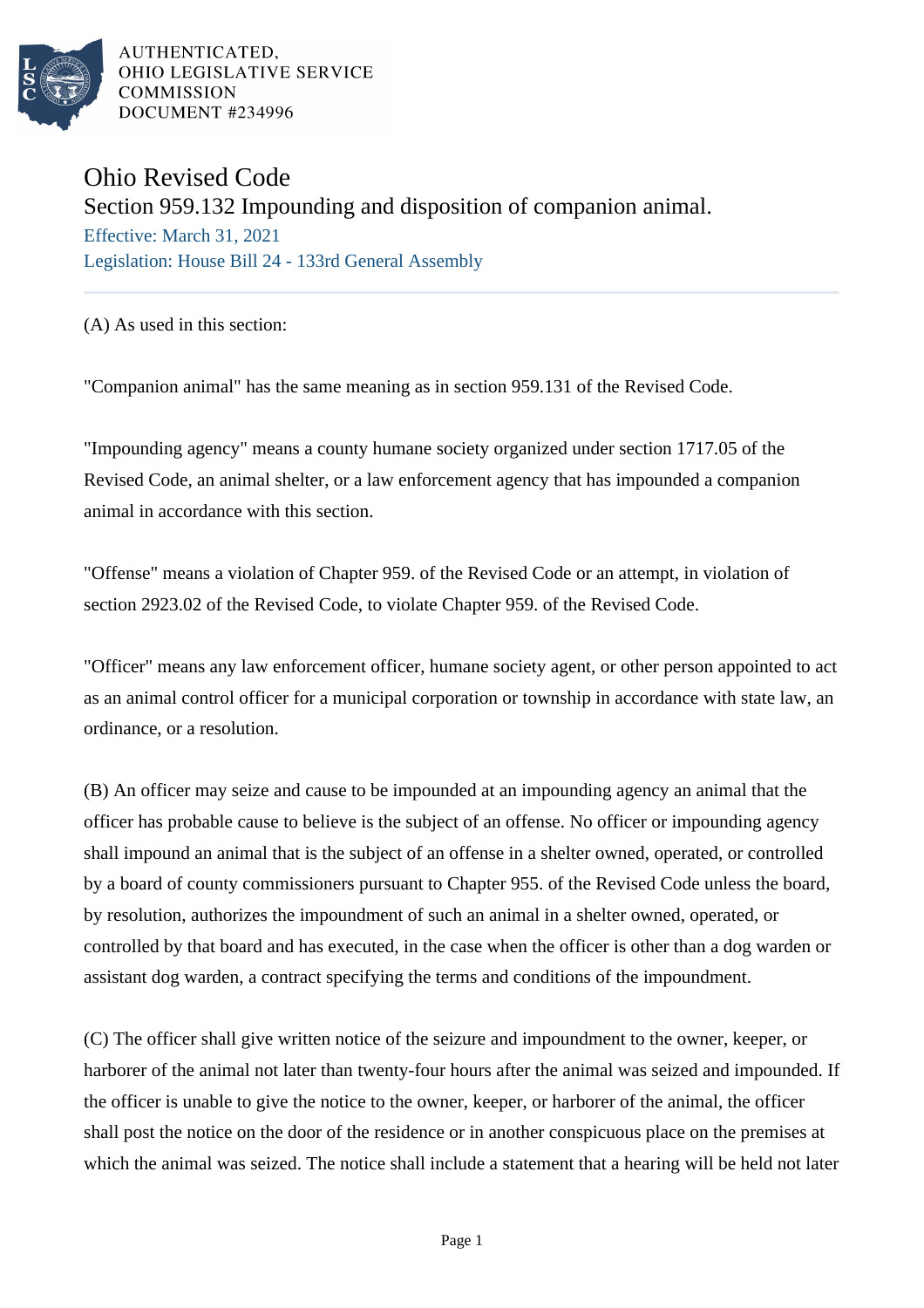

#### AUTHENTICATED, OHIO LEGISLATIVE SERVICE **COMMISSION DOCUMENT #234996**

than ten days after the notice is provided or at the next available court date to determine whether the officer had probable cause to seize the animal and, if applicable, to determine the amount of a bond or cash deposit that is needed to provide for the animal's care and keeping for not less than thirty days beginning on the date on which the animal was impounded.

(D) An animal that is seized under this section may be humanely destroyed immediately or at any time during impoundment if a licensed veterinarian determines it to be necessary because the animal is suffering.

(E)(1) Not later than ten days after notice is provided or at the next available court date, the court shall hold a hearing to determine whether the officer impounding an animal had probable cause to seize the animal. If the court determines that probable cause exists, the court shall determine the amount of a bond or cash deposit that is necessary and reasonable to provide for the animal's care and keeping for not less than thirty days beginning on the date on which the animal was impounded.

(2) If the court determines that probable cause does not exist, the court immediately shall order the impounding agency to return the animal to its owner if possible. If the animal cannot be returned because it has died as a result of neglect or other misconduct by the impounding agency or if the animal is injured as a result of neglect or other misconduct by the impounding agency, the court shall order the impounding agency to pay the owner an amount determined by the court to be equal to the reasonable market value of the animal at the time that it was impounded plus statutory interest as defined in section 1343.03 of the Revised Code from the date of the impoundment or an amount determined by the court to be equal to the reasonable cost of treatment of the injury to the animal, as applicable. The requirement established in division (E)(2) of this section regarding the payment of the reasonable market value of the animal shall not apply in the case of a dog that, in violation of section 955.01 of the Revised Code, was not registered at the time it was seized and impounded.

(3) If the court determines that probable cause exists and determines the amount of a bond or cash deposit, the case shall continue and the owner shall post a bond or cash deposit to provide for the animal's care and keeping for not less than thirty days beginning on the date on which the animal was impounded. The owner may renew a bond or cash deposit by posting, not later than ten days following the expiration of the period for which a previous bond or cash deposit was posted, a new bond or cash deposit in an amount that the court, in consultation with the impounding agency,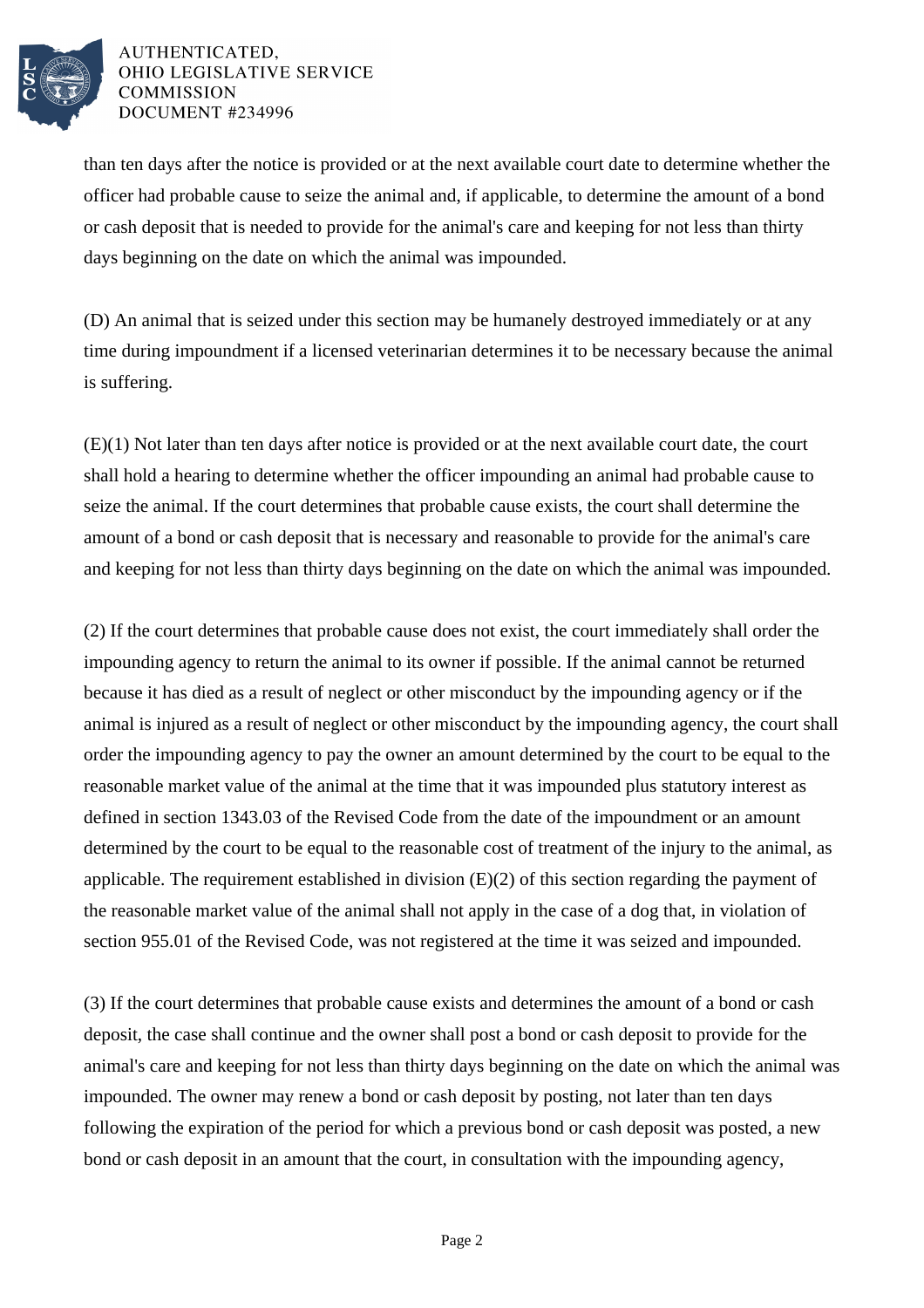

#### AUTHENTICATED. OHIO LEGISLATIVE SERVICE **COMMISSION DOCUMENT #234996**

determines is necessary and reasonable to provide for the animal's care and keeping for not less than thirty days beginning on the date on which the previous period expired. If no bond or cash deposit is posted or if a bond or cash deposit expires and is not renewed, the impounding agency may determine the disposition of the animal unless the court issues an order that specifies otherwise.

(F) If a person is convicted of committing an offense, the court may impose the following additional penalties against the person:

(1) A requirement that the person pay for the costs incurred by the impounding agency in caring for an animal involved in the applicable offense, provided that the costs were incurred during the animal's impoundment. A bond or cash deposit posted under this section may be applied to the costs.

(2) An order permanently terminating the person's right to possession, title, custody, or care of the animal that was involved in the offense. If the court issues such an order, the court shall order the disposition of the animal.

(G) If a person is found not guilty of committing an offense, the court immediately shall order the impounding agency to return the animal to its owner if possible and to return the entire amount of any bond or cash deposit posted under division (E) of this section. If the animal cannot be returned because it has died as a result of neglect or other misconduct by the impounding agency or if the animal is injured as a result of neglect or other misconduct by the impounding agency, the court shall order the impounding agency to pay the owner an amount determined by the court to be equal to the reasonable market value of the animal at the time that it was impounded plus statutory interest as defined in section 1343.03 of the Revised Code from the date of the impoundment or an amount determined by the court to be equal to the reasonable cost of treatment of the injury to the animal, as applicable. The requirements established in this division regarding the return of a bond or cash deposit and the payment of the reasonable market value of the animal shall not apply in the case of a dog that, in violation of section 955.01 of the Revised Code, was not registered at the time it was seized and impounded.

(H) If charges are filed under section 959.131 of the Revised Code against the custodian or caretaker of a companion animal, but the companion animal that is the subject of the charges is not impounded, the court in which the charges are pending may order the owner or person having